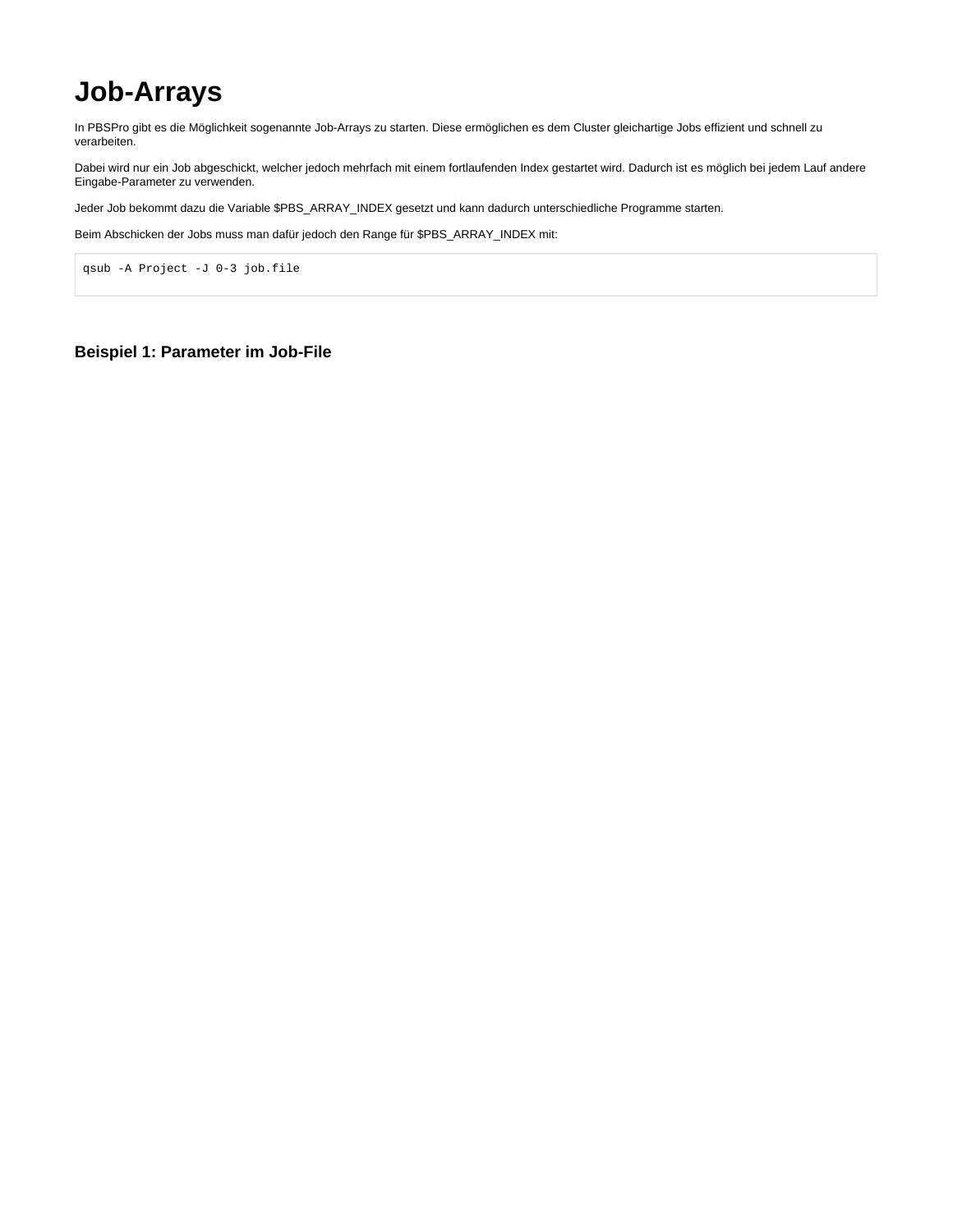#1/hin/hash #PBS -1 select=1:ncpus=1:mem=2qb:arch=ivybridge #PBS -1 walltime=72:00:00 #PRS -N Bachelorarbeit #PBS -A Benchmarking #PBS -r v me='basename \$0' LOGFILE=\$PBS\_O\_WORKDIR/\$PBS\_JOBNAME"."\$PBS\_JOBID"\_"\$PBS\_ARRAY\_INDEX".log" #SCRATCHDIR=/scratch qs/\$USER/\$PBS JOBID/ #mkdir -p "\$SCRATCHDIR" CO SPRS O WORKDIR echo "\$PBS\_JOBID (\$PBS\_JOBNAME) @ `hostname` at `date` in "\$RUNDIR" START" > \$LOGFILE echo "'date +"%d.%m.%Y-%T"'" >> \$LOGFILE echo >> \$LOGFILE echo "GLOBAL PARAMETERS" >> \$LOGFILE echo "---------------------------" >> \$LOGFILE : "`hostname` >> \$LOGFILE echo "Node echo "RunDir : "\$PBS\_O\_WORKDIR >> \$LOGFILE #echo "ScratchDir: "\$SCRATCHDIR >> \$LOGFILE echo "# CPUs : "\$NCPUS >> \$LOGFILE echo "# Threads : "\$OMP\_NUM\_THREADS >> \$LOGFILE shopt -s extglob job[1]='java -jar \$PBS\_0\_WORKDIR/Code/elki/out/artifacts/elki\_jar/elki.jar KDDCLIApplication -evaluator NoAutomaticEvaluation -resulthandler ResultWriter -out.silentoverwrite true -dbc.in \$PBS\_O\_WORKDIR/Datasets /half rel 160d/half rel 160d.csv -parser.labelIndices 161 -algorithm clustering.kmeans.KMeansLloyd -kmeans. initialization SampleKMeansInitialization -kmeans.algorithm KMeansLloyd -kmeans.samplesize 0.1 -kmeans.k 113 dbc.filter transform.GlobalPrincipalComponentAnalysisTransform -out \$PBS\_O\_WORKDIR/Datasets/half\_rel\_160d/output  $/$ pca $/113$ ' job[2]='java -jar \$PBS\_O\_WORKDIR/Code/elki/out/artifacts/elki\_jar/elki.jar KDDCLIApplication -evaluator NoAutomaticEvaluation -resulthandler ResultWriter -out.silentoverwrite true -dbc.in \$PBS\_O\_WORKDIR/Datasets /half rel 160d/half rel 160d.csv -parser.labelIndices 161 -algorithm clustering.kmeans.KMeansLloyd -kmeans. initialization SampleKMeansInitialization -kmeans.algorithm KMeansLloyd -kmeans.samplesize 0.1 -kmeans.k 114 dbc.filter transform.GlobalPrincipalComponentAnalysisTransform -out \$PBS\_O\_WORKDIR/Datasets/half\_rel\_160d/output  $/$ pca $/114$ ' job[3]='java -jar \$PBS 0 WORKDIR/Code/elki/out/artifacts/elki jar/elki.jar KDDCLIApplication -evaluator NoAutomaticEvaluation -resulthandler ResultWriter -out.silentoverwrite true -dbc.in \$PBS\_O\_WORKDIR/Datasets /half\_rel\_160d/half\_rel\_160d.csv -parser.labelIndices 161 -algorithm clustering.kmeans.KMeansLloyd -kmeans. initialization SampleKMeansInitialization -kmeans.algorithm KMeansLloyd -kmeans.samplesize 0.1 -kmeans.k 115 dbc.filter transform.GlobalPrincipalComponentAnalysisTransform -out \$PBS\_O\_WORKDIR/Datasets/half\_rel\_160d/output /pca/115' # Select current call run=\${job[\$PBS\_ARRAY\_INDEX]} #cp -r \$PBS\_O\_WORKDIR/\* \$SCRATCHDIR/. #cd \$SCRATCHDIR echo >> \$LOGFILE echo "STARTING..." >> \$LOGFILE echo "----------------------------- >> SLOGETLE eval Srun #cp -r "\$SCRATCHDIR"/\* \$PBS 0 WORKDIR/. cd SPBS O WORKDIR echo >> SLOGFILE qstat -f \$PBS\_JOBID >> \$LOGFILE echo "\$PBS\_JOBID (\$PBS\_JOBNAME) @ `hostname` at `date` in "\$RUNDIR" END" >> \$LOGFILE echo "'date +"%d.%m.%Y-%T"'" >> \$LOGFILE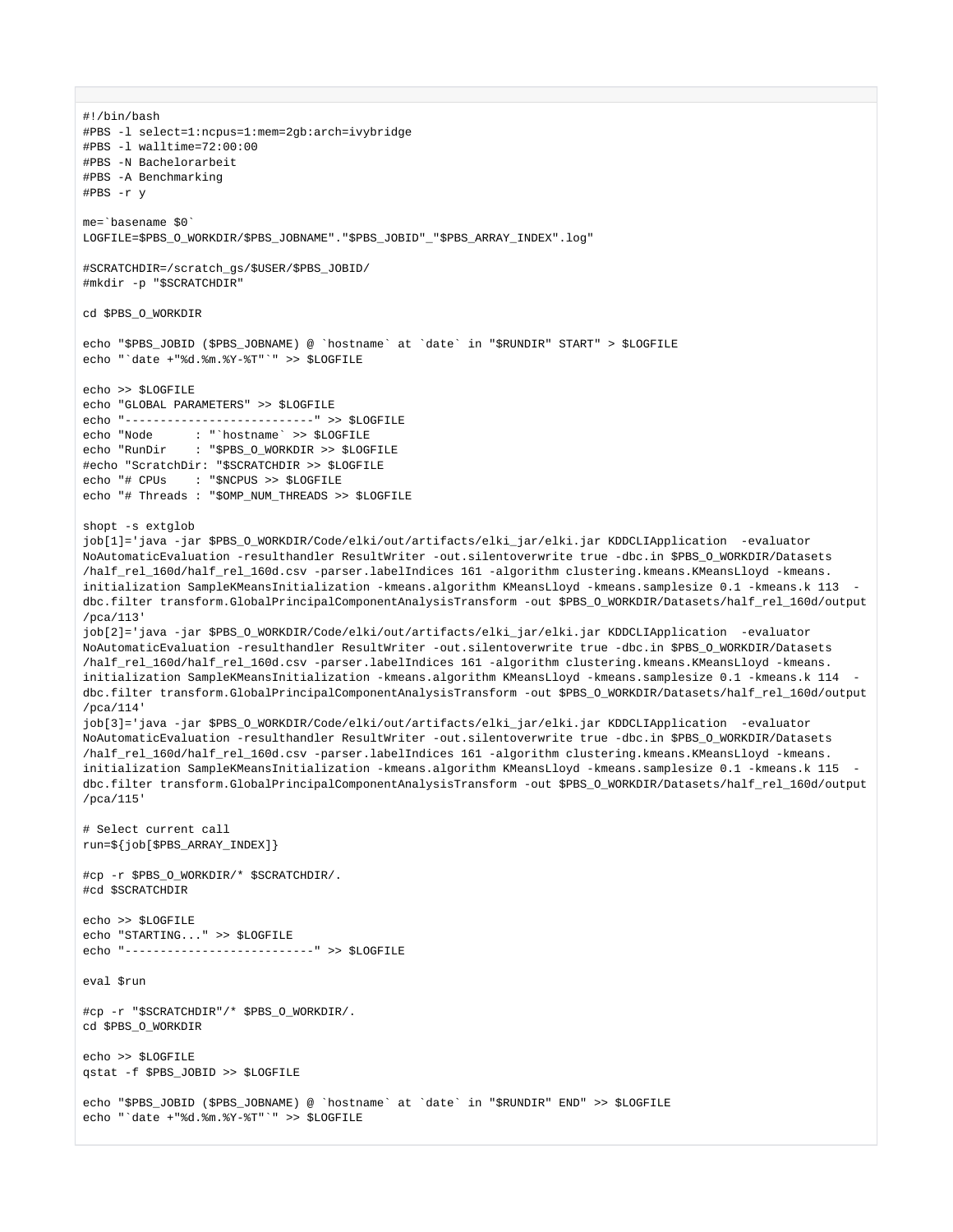In der Variable \$job ist in diesem Beispiel ein Array definiert welches jeweils den kompletten Prozess-Aufruf beinhaltet. Dieser wird dann per eval ausgeführt.

Alternativ könnte man auch eine Datei mit zeilenweise jeweils einem Parameter-Satz anlegen und die passende Zeile aus der Datei laden.

## **Beispiel 2: Parameter in Datei**

```
#!/bin/bash
#PBS -1 select=1:ncpus=1:mem=2gb:arch=ivybridge
#PBS -1 walltime=72:00:00
#PBS -N Bachelorarbeit
#PBS -A Benchmarking
#PBS -r y
me='basename $0'
LOGFILE=$PBS_O_WORKDIR/$PBS_JOBNAME"."$PBS_JOBID"_"$PBS_ARRAY_INDEX".log"
#SCRATCHDIR=/scratch_gs/$USER/$PBS_JOBID/
#mkdir -p "$SCRATCHDIR"
cd $PBS_O_WORKDIR
echo "$PBS_JOBID ($PBS_JOBNAME) @ `hostname` at `date` in "$RUNDIR" START" > $LOGFILE
echo "'date +"%d.%m.%Y-%T"'" >> $LOGFILE
echo >> $LOGFILE
echo "GLOBAL PARAMETERS" >> $LOGFILE
echo "---------------------------" >> $LOGFILE
              : "`hostname` >> $LOGFILE
echo "Node
              : "$PBS_O_WORKDIR >> $LOGFILE
echo "RunDir
#echo "ScratchDir: "$SCRATCHDIR >> $LOGFILE
echo "# CPUs : "$NCPUS >> $LOGFILE
echo "# Threads : "$OMP_NUM_THREADS >> $LOGFILE
shopt -s extglob
parameterFile="parameter_per_job.input"
# Select current call
run=$(sed "${$PBS_ARRAY_INDEX}q;d" $parameterFile}
#cp -r $PBS_O_WORKDIR/* $SCRATCHDIR/.
#cd $SCRATCHDIR
echo >> $LOGFILE
echo "STARTING..." >> $LOGFILE
echo "---------------------------" >> $LOGFILE
eval $run
#cp -r "$SCRATCHDIR"/* $PBS_O_WORKDIR/.
cd $PBS_O_WORKDIR
echo >> $LOGFILE
qstat -f $PBS_JOBID >> $LOGFILE
echo "$PBS_JOBID ($PBS_JOBNAME) @ `hostname` at `date` in "$RUNDIR" END" >> $LOGFILE
echo "'date +"%d.%m.%Y-%T"'" >> $LOGFILE
```